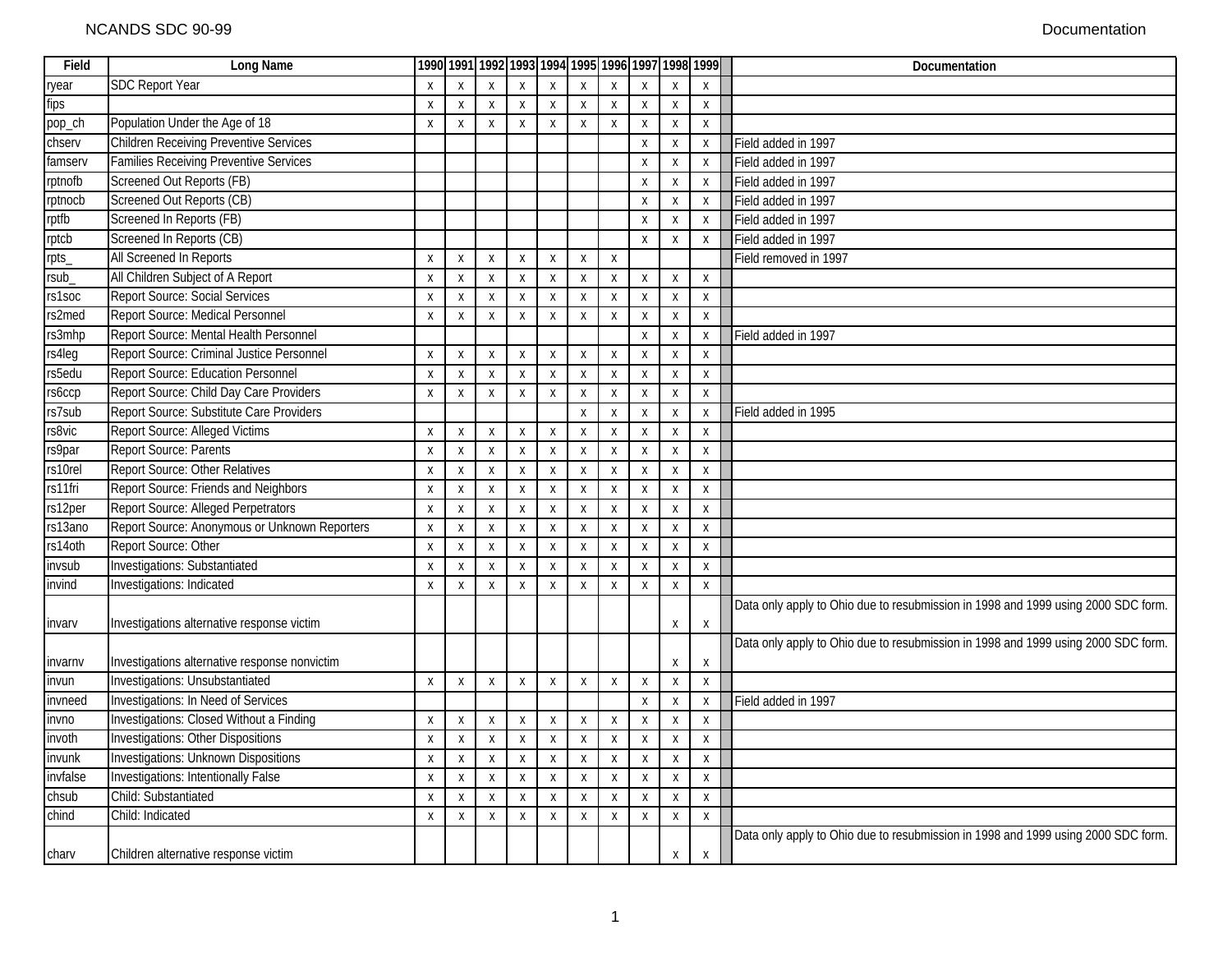| Long Name                               |                                                                                                                                                                                                                                                                                                                                                                                                                                                                                                                                                                                                                                                                                        |              |              |              |                  |              |   |   |                                                     |                                                                              | Documentation                                                                                                           |
|-----------------------------------------|----------------------------------------------------------------------------------------------------------------------------------------------------------------------------------------------------------------------------------------------------------------------------------------------------------------------------------------------------------------------------------------------------------------------------------------------------------------------------------------------------------------------------------------------------------------------------------------------------------------------------------------------------------------------------------------|--------------|--------------|--------------|------------------|--------------|---|---|-----------------------------------------------------|------------------------------------------------------------------------------|-------------------------------------------------------------------------------------------------------------------------|
|                                         |                                                                                                                                                                                                                                                                                                                                                                                                                                                                                                                                                                                                                                                                                        |              |              |              |                  |              |   |   |                                                     |                                                                              | Data only apply to Ohio due to resubmission in 1998 and 1999 using 2000 SDC form.                                       |
| Children alternative response nonvictim |                                                                                                                                                                                                                                                                                                                                                                                                                                                                                                                                                                                                                                                                                        |              |              |              |                  |              |   |   | Х                                                   | Χ                                                                            |                                                                                                                         |
| Child: Unsubstantiated                  | X                                                                                                                                                                                                                                                                                                                                                                                                                                                                                                                                                                                                                                                                                      | X            | X            | X            | X                | Χ            | X | X | X                                                   | X                                                                            |                                                                                                                         |
| Child: In Need of Services              |                                                                                                                                                                                                                                                                                                                                                                                                                                                                                                                                                                                                                                                                                        |              |              |              |                  |              |   | X | X                                                   | X                                                                            | Field added in 1997                                                                                                     |
| Child: Closed Without a Finding         | X                                                                                                                                                                                                                                                                                                                                                                                                                                                                                                                                                                                                                                                                                      | X            | X            | $\mathsf{X}$ | $\boldsymbol{X}$ | X            | X | X | X                                                   | X                                                                            |                                                                                                                         |
| Child: Other Dispositions               | X                                                                                                                                                                                                                                                                                                                                                                                                                                                                                                                                                                                                                                                                                      | X            | X            | X            | X                | X            | X | X | X                                                   | X                                                                            |                                                                                                                         |
| Child: Unknown Dispositions             | X                                                                                                                                                                                                                                                                                                                                                                                                                                                                                                                                                                                                                                                                                      | X            | X            | X            | $\boldsymbol{X}$ | Χ            | Χ | X | X                                                   | X                                                                            |                                                                                                                         |
| Child: Intentionally False              |                                                                                                                                                                                                                                                                                                                                                                                                                                                                                                                                                                                                                                                                                        |              |              |              |                  |              |   | X | X                                                   | X                                                                            | Field added in 1997                                                                                                     |
| Services: Substantiated                 |                                                                                                                                                                                                                                                                                                                                                                                                                                                                                                                                                                                                                                                                                        |              |              |              |                  |              |   | X | X                                                   | X                                                                            | Field added in 1997                                                                                                     |
| Services: Indicated                     |                                                                                                                                                                                                                                                                                                                                                                                                                                                                                                                                                                                                                                                                                        |              |              |              |                  |              |   | X | X                                                   | X                                                                            | Field added in 1997                                                                                                     |
|                                         |                                                                                                                                                                                                                                                                                                                                                                                                                                                                                                                                                                                                                                                                                        |              |              |              |                  |              |   |   |                                                     |                                                                              | Data only apply to Ohio due to resubmission in 1998 and 1999 using 2000 SDC form.                                       |
|                                         |                                                                                                                                                                                                                                                                                                                                                                                                                                                                                                                                                                                                                                                                                        |              |              |              |                  |              |   |   | X                                                   | X                                                                            |                                                                                                                         |
|                                         |                                                                                                                                                                                                                                                                                                                                                                                                                                                                                                                                                                                                                                                                                        |              |              |              |                  |              |   |   |                                                     |                                                                              | Data only apply to Ohio due to resubmission in 1998 and 1999 using 2000 SDC form.                                       |
|                                         |                                                                                                                                                                                                                                                                                                                                                                                                                                                                                                                                                                                                                                                                                        |              |              |              |                  |              |   |   | Χ                                                   | X                                                                            |                                                                                                                         |
| Services: Unsubstantiated               |                                                                                                                                                                                                                                                                                                                                                                                                                                                                                                                                                                                                                                                                                        |              |              |              |                  |              |   | X | X                                                   | X                                                                            | Field added in 1997                                                                                                     |
| Services: In Need of Services           |                                                                                                                                                                                                                                                                                                                                                                                                                                                                                                                                                                                                                                                                                        |              |              |              |                  |              |   | X | X                                                   | X                                                                            | Field added in 1997                                                                                                     |
|                                         |                                                                                                                                                                                                                                                                                                                                                                                                                                                                                                                                                                                                                                                                                        |              |              |              |                  |              |   | X | X                                                   | X                                                                            | Field added in 1997                                                                                                     |
| Services: Other                         |                                                                                                                                                                                                                                                                                                                                                                                                                                                                                                                                                                                                                                                                                        |              |              |              |                  |              |   | X | X                                                   | X                                                                            | Field added in 1997                                                                                                     |
|                                         |                                                                                                                                                                                                                                                                                                                                                                                                                                                                                                                                                                                                                                                                                        |              |              |              |                  |              |   | X | X                                                   | X                                                                            | Field added in 1997                                                                                                     |
|                                         |                                                                                                                                                                                                                                                                                                                                                                                                                                                                                                                                                                                                                                                                                        |              |              |              |                  |              |   | X | X                                                   | X                                                                            | Field added in 1997                                                                                                     |
|                                         |                                                                                                                                                                                                                                                                                                                                                                                                                                                                                                                                                                                                                                                                                        |              |              |              |                  |              |   |   | X                                                   | X                                                                            | Field added in 1997                                                                                                     |
|                                         |                                                                                                                                                                                                                                                                                                                                                                                                                                                                                                                                                                                                                                                                                        |              |              |              |                  |              |   |   |                                                     |                                                                              | Data only apply to Ohio due to resubmission in 1998 and 1999 using 2000 SDC form.                                       |
|                                         |                                                                                                                                                                                                                                                                                                                                                                                                                                                                                                                                                                                                                                                                                        |              |              |              |                  |              |   |   |                                                     |                                                                              |                                                                                                                         |
|                                         |                                                                                                                                                                                                                                                                                                                                                                                                                                                                                                                                                                                                                                                                                        |              |              |              |                  |              |   |   |                                                     |                                                                              | Data only apply to Ohio due to resubmission in 1998 and 1999 using 2000 SDC form.                                       |
|                                         |                                                                                                                                                                                                                                                                                                                                                                                                                                                                                                                                                                                                                                                                                        |              |              |              |                  |              |   |   |                                                     |                                                                              |                                                                                                                         |
|                                         |                                                                                                                                                                                                                                                                                                                                                                                                                                                                                                                                                                                                                                                                                        |              |              |              |                  |              |   |   |                                                     |                                                                              | Field added in 1997                                                                                                     |
|                                         |                                                                                                                                                                                                                                                                                                                                                                                                                                                                                                                                                                                                                                                                                        |              |              |              |                  |              |   | X |                                                     | X                                                                            | Field added in 1997                                                                                                     |
|                                         |                                                                                                                                                                                                                                                                                                                                                                                                                                                                                                                                                                                                                                                                                        |              |              |              |                  |              |   |   |                                                     |                                                                              | Field added in 1997                                                                                                     |
|                                         |                                                                                                                                                                                                                                                                                                                                                                                                                                                                                                                                                                                                                                                                                        |              |              |              |                  |              |   | X | X                                                   | X                                                                            | Field added in 1997                                                                                                     |
|                                         |                                                                                                                                                                                                                                                                                                                                                                                                                                                                                                                                                                                                                                                                                        |              |              |              |                  |              |   |   |                                                     | X                                                                            | Field added in 1997                                                                                                     |
| Removed: Substantiated                  |                                                                                                                                                                                                                                                                                                                                                                                                                                                                                                                                                                                                                                                                                        |              |              |              |                  |              |   |   |                                                     |                                                                              | Field added in 1997                                                                                                     |
|                                         |                                                                                                                                                                                                                                                                                                                                                                                                                                                                                                                                                                                                                                                                                        |              |              |              |                  |              |   | X |                                                     |                                                                              | Field added in 1997                                                                                                     |
|                                         |                                                                                                                                                                                                                                                                                                                                                                                                                                                                                                                                                                                                                                                                                        |              |              |              |                  |              |   |   |                                                     |                                                                              | Data only apply to Ohio due to resubmission in 1998 and 1999 using 2000 SDC form.                                       |
|                                         |                                                                                                                                                                                                                                                                                                                                                                                                                                                                                                                                                                                                                                                                                        |              |              |              |                  |              |   |   |                                                     |                                                                              |                                                                                                                         |
|                                         |                                                                                                                                                                                                                                                                                                                                                                                                                                                                                                                                                                                                                                                                                        |              |              |              |                  |              |   |   |                                                     |                                                                              | Data only apply to Ohio due to resubmission in 1998 and 1999 using 2000 SDC form.                                       |
|                                         |                                                                                                                                                                                                                                                                                                                                                                                                                                                                                                                                                                                                                                                                                        |              |              |              |                  |              |   |   |                                                     |                                                                              |                                                                                                                         |
|                                         |                                                                                                                                                                                                                                                                                                                                                                                                                                                                                                                                                                                                                                                                                        |              |              |              |                  |              |   |   |                                                     |                                                                              | Field added in 1997                                                                                                     |
|                                         |                                                                                                                                                                                                                                                                                                                                                                                                                                                                                                                                                                                                                                                                                        |              |              |              |                  |              |   |   |                                                     |                                                                              | Field added in 1997                                                                                                     |
|                                         |                                                                                                                                                                                                                                                                                                                                                                                                                                                                                                                                                                                                                                                                                        |              |              |              |                  |              |   |   |                                                     |                                                                              | Field added in 1997                                                                                                     |
|                                         |                                                                                                                                                                                                                                                                                                                                                                                                                                                                                                                                                                                                                                                                                        |              |              |              |                  |              |   |   |                                                     |                                                                              | Field added in 1997                                                                                                     |
|                                         |                                                                                                                                                                                                                                                                                                                                                                                                                                                                                                                                                                                                                                                                                        |              |              |              |                  |              |   |   |                                                     |                                                                              | Field added in 1997                                                                                                     |
|                                         |                                                                                                                                                                                                                                                                                                                                                                                                                                                                                                                                                                                                                                                                                        |              |              |              |                  |              |   |   |                                                     |                                                                              |                                                                                                                         |
|                                         | Services alternative response victim<br>Services alternative response nonvictim<br>Services: No Finding<br>Services: Unknown<br>No Services: Substantiated<br>No Services: Indicated<br>No services alternative response victim<br>No services alternative response non-victim<br>No Services: Unsubstantiated<br>No Services: In Need of Services<br>No Services: No Finding<br>No Services: Other<br>No Services: Unknown<br>Removed: Indicated<br>Removed alternative response victim<br>Removed alternative response nonvictim<br>Removed: Unsubstantiated<br>Removed: In Need of Services<br>Removed: No Finding<br>Removed: Other<br>Removed: Unknown<br>Victims: Physical Abuse | $\mathsf{X}$ | $\mathsf{X}$ | $\mathsf{X}$ | $\mathsf{X}$     | $\mathsf{X}$ | X | X | X<br>X<br>X<br>X<br>X<br>Χ<br>Х<br>X<br>X<br>X<br>X | Χ<br>Х<br>X<br>X<br>X<br>X<br>X<br>X<br>Χ<br>X<br>X<br>Х<br>X<br>X<br>Х<br>X | 1990 1991 1992 1993 1994 1995 1996 1997 1998 1999<br>х<br>X<br>X<br>X<br>X<br>X<br>х<br>X<br>X<br>X<br>X<br>X<br>Χ<br>X |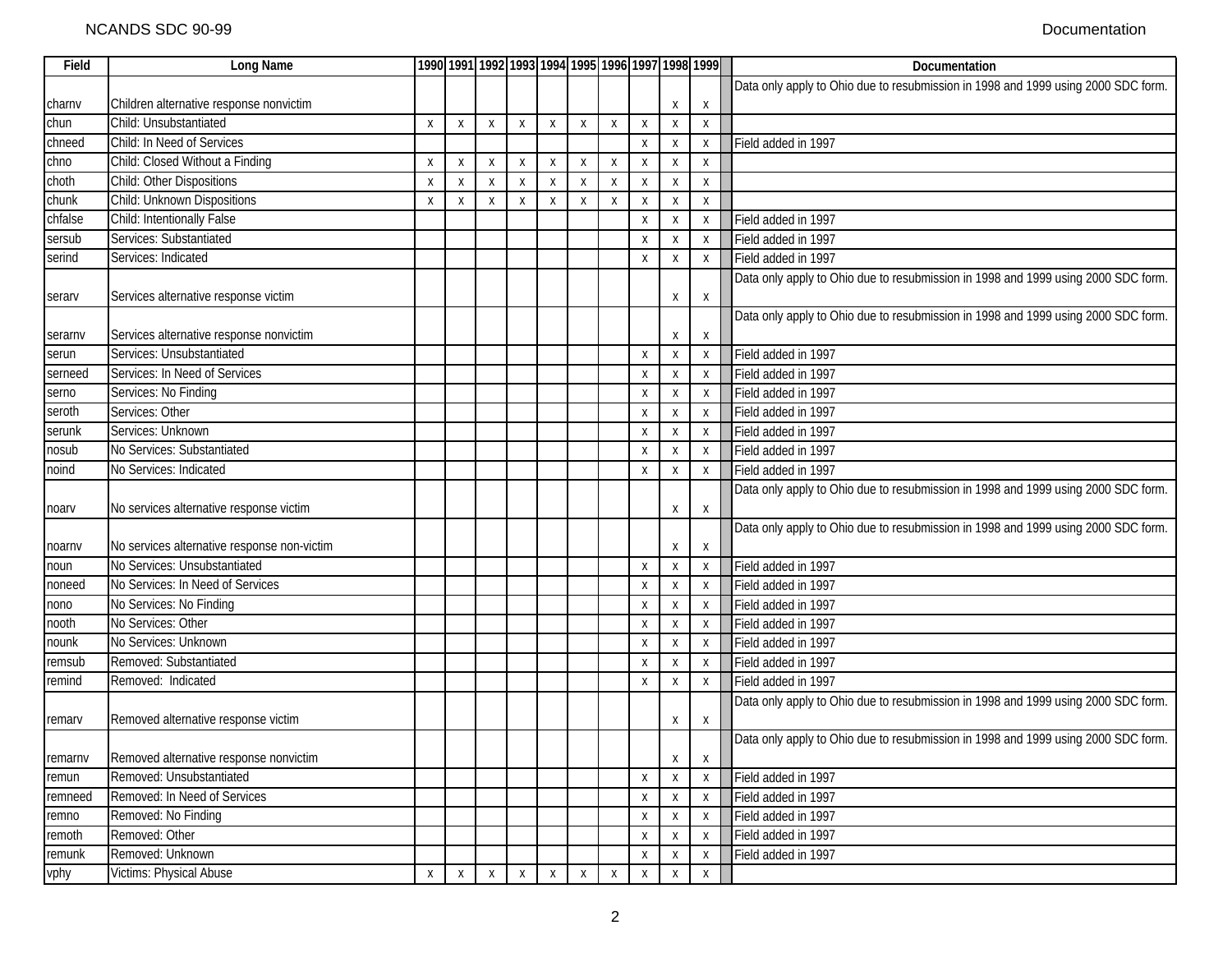| Field           | Long Name                                            |                  |                           |                  |                  |                  |              |                           |                           |                           | 1990 1991 1992 1993 1994 1995 1996 1997 1998 1999 | Documentation         |
|-----------------|------------------------------------------------------|------------------|---------------------------|------------------|------------------|------------------|--------------|---------------------------|---------------------------|---------------------------|---------------------------------------------------|-----------------------|
| vneg            | Victims: Neglect or Deprivation of Necessities       | X                | X                         | X                | $\mathsf{X}$     | X                | X            |                           |                           |                           | X                                                 |                       |
| vmed            | Victims: Medical Neglect                             |                  | X                         | X                | X                | X                | Χ            | Х                         | Х                         | X                         | X                                                 | Field added in 1991   |
| vsex            | Victims: Sexual Abuse                                | X                | X                         | X                | X                | X                | X            | X                         | X                         | X                         | X                                                 |                       |
| vpsy            | Victims: Psychological or Emotional Abuse or Neglect | X                | Χ                         | X                | X                | Χ                | Х            | X                         | Χ                         | X                         | X                                                 |                       |
| voth            | Victims: Other                                       | X                | Χ                         | X                | X                | X                | X            | Χ                         | X                         | X                         | X                                                 |                       |
| vunk            | Victims: Unknown                                     | X                | X                         | X                | X                | X                | Χ            | Х                         | Х                         | Х                         | X                                                 |                       |
| V <sup>0</sup>  | Child Victims by Age: <1                             | X                | $\boldsymbol{\mathsf{X}}$ | X                | X                | X                | X            | X                         | X                         | X                         | X                                                 |                       |
| V <sub>1</sub>  | Child Victims by Age: 1                              | X                | X                         | X                | X                | X                | X            | X                         | X                         | X                         | X                                                 |                       |
| v <sub>2</sub>  | Child Victims by Age: 2                              | X                | X                         | X                | X                | X                | X            | X                         | X                         | X                         | X                                                 |                       |
| v3              | Child Victims by Age: 3                              | X                | X                         | X                | X                | X                | X            | X                         | X                         | X                         | X                                                 |                       |
| V <sub>4</sub>  | Child Victims by Age: 4                              | X                | X                         | X                | X                | X                | X            | X                         | X                         | $\boldsymbol{\mathsf{X}}$ | X                                                 |                       |
| V <sub>5</sub>  | Child Victims by Age: 5                              | X                | X                         | X                | X                | X                | X            | $\boldsymbol{\mathsf{X}}$ | $\boldsymbol{\mathsf{x}}$ | $\mathsf{X}$              | X                                                 |                       |
| v6              | Child Victims by Age: 6                              | X                | х                         | X                | X                | X                | X            | X                         | X                         | X                         | X                                                 |                       |
| V <sub>7</sub>  | Child Victims by Age: 7                              | Χ                | Χ                         | X                | Х                | X                | X            | X                         | X                         | X                         | X                                                 |                       |
| v8              | Child Victims by Age: 8                              | X                | X                         | X                | X                | X                | Χ            | X                         | X                         | X                         | X                                                 |                       |
| V <sup>9</sup>  | Child Victims by Age: 9                              | $\boldsymbol{X}$ | X                         | $\boldsymbol{X}$ | $\boldsymbol{X}$ | X                | X            | X                         | Χ                         | Χ                         | X                                                 |                       |
| V <sub>10</sub> | Child Victims by Age: 10                             | X                | X                         | Χ                | X                | X                | Х            | Χ                         | Χ                         | X                         | X                                                 |                       |
| v11             | Child Victims by Age: 11                             | Χ                | Χ                         | Χ                | X                | Х                | X            | X                         | X                         | Х                         | X                                                 |                       |
| v12             | Child Victims by Age: 12                             | X                | X                         | X                | X                | X                | X            | X                         | X                         | Х                         | X                                                 |                       |
| v13             | Child Victims by Age: 13                             | Χ                | Х                         | X                | X                | X                | X            | X                         | X                         | X                         | X                                                 |                       |
| V <sub>14</sub> | Child Victims by Age: 14                             | X                | Χ                         | X                | X                | X                | X            | Χ                         | Χ                         | X                         | X                                                 |                       |
| v15             | Child Victims by Age: 15                             | X                | Х                         | $\boldsymbol{X}$ | X                | Х                | Х            | Х                         | Х                         | X                         | X                                                 |                       |
| V <sub>16</sub> | Child Victims by Age: 16                             | X                | X                         | X                | X                | X                | X            | X                         | X                         | X                         | X                                                 |                       |
| v17             | Child Victims by Age: 17                             | X                | X                         | X                | Χ                | X                | X            | X                         | X                         | X                         | X                                                 |                       |
| v18             | Child Victims by Age: 18 and older                   | X                | X                         | Χ                | Χ                | X                | X            | X                         | X                         | X                         | X                                                 |                       |
| v19unk          | Child Victims by Age: Unknown                        | X                | X                         | Χ                | Χ                | X                | X            | X                         | X                         | X                         | X                                                 |                       |
| sexm            | Child Victims by Sex: Male                           | Χ                | X                         | Χ                | X                | X                | X            | X                         | X                         | X                         | X                                                 |                       |
| sexf            | Child Victims by Sex: Female                         | Χ                | Х                         | X                | X                | X                | X            | X                         | X                         | X                         | X                                                 |                       |
| sexunk          | Child Victims by Sex: Unknown                        | Х                | X                         | Χ                | X                | X                | X            | X                         | X                         | X                         | X                                                 |                       |
| hispy           | Hispanic or Latino                                   |                  |                           |                  |                  |                  |              |                           | X                         | X                         | X                                                 | Field added in 1997   |
| hispn           | Not Hispanic or Latino                               |                  |                           |                  |                  |                  |              |                           | X                         | X                         | X                                                 | Field added in 1997   |
| hispunk         | <b>Unknown Ethnicity</b>                             |                  |                           |                  |                  |                  |              |                           | X                         | Χ                         | Χ                                                 | Field added in 1997   |
| r_aa            | African American                                     | X                | X                         | $\boldsymbol{X}$ | $\boldsymbol{X}$ | Χ                | X            | Χ                         | X                         | X                         | Χ                                                 |                       |
| r_hisp          | Hispanic (1990-1996)                                 | Х                | Χ                         | Χ                | X                | X                | Х            | X                         |                           |                           |                                                   | Field removed in 1997 |
| r_aian          | American Indian or Alaska Native                     | Х                | Χ                         | X                | X                | Χ                | Х            | х                         | X                         | X                         | X                                                 |                       |
| ╔<br>r_api      | Asian/Pacific Islander                               | X                | X                         | X                | $\mathsf{X}$     | X                | $\mathsf{X}$ | $\mathsf{X}$              | $\mathsf{X}$              | $\mathsf{X}$              | $\,$ X                                            |                       |
| $r_w$           | White                                                | X                | X                         | X                | $\boldsymbol{X}$ | $\boldsymbol{X}$ | X            | X                         | X                         | X                         | X                                                 |                       |
| r_oth           | Race: Other                                          | X                | X                         | X                | Χ                | Χ                | Х            | х                         | Χ                         | X                         | X                                                 |                       |
| r_unk           | Race: Unknown                                        | X                | Χ                         | X                | X                | Χ                | Х            | Х                         | Χ                         | X                         | X                                                 |                       |
| $ch_f$          | Victims: Family Pres                                 |                  |                           |                  |                  |                  |              |                           | Χ                         | Χ                         | X                                                 | Field added in 1997   |
| ch_ru           | Victims: Reunited                                    |                  |                           |                  |                  |                  |              |                           | X                         | Χ                         | X                                                 | Field added in 1997   |
| $ch$ _ca        | Victims: Court Action                                | X                | $\mathsf{X}$              | $\boldsymbol{X}$ | $\mathsf{X}$     | X                | Χ            | Χ                         | X                         | X                         | $\mathsf{X}$                                      |                       |